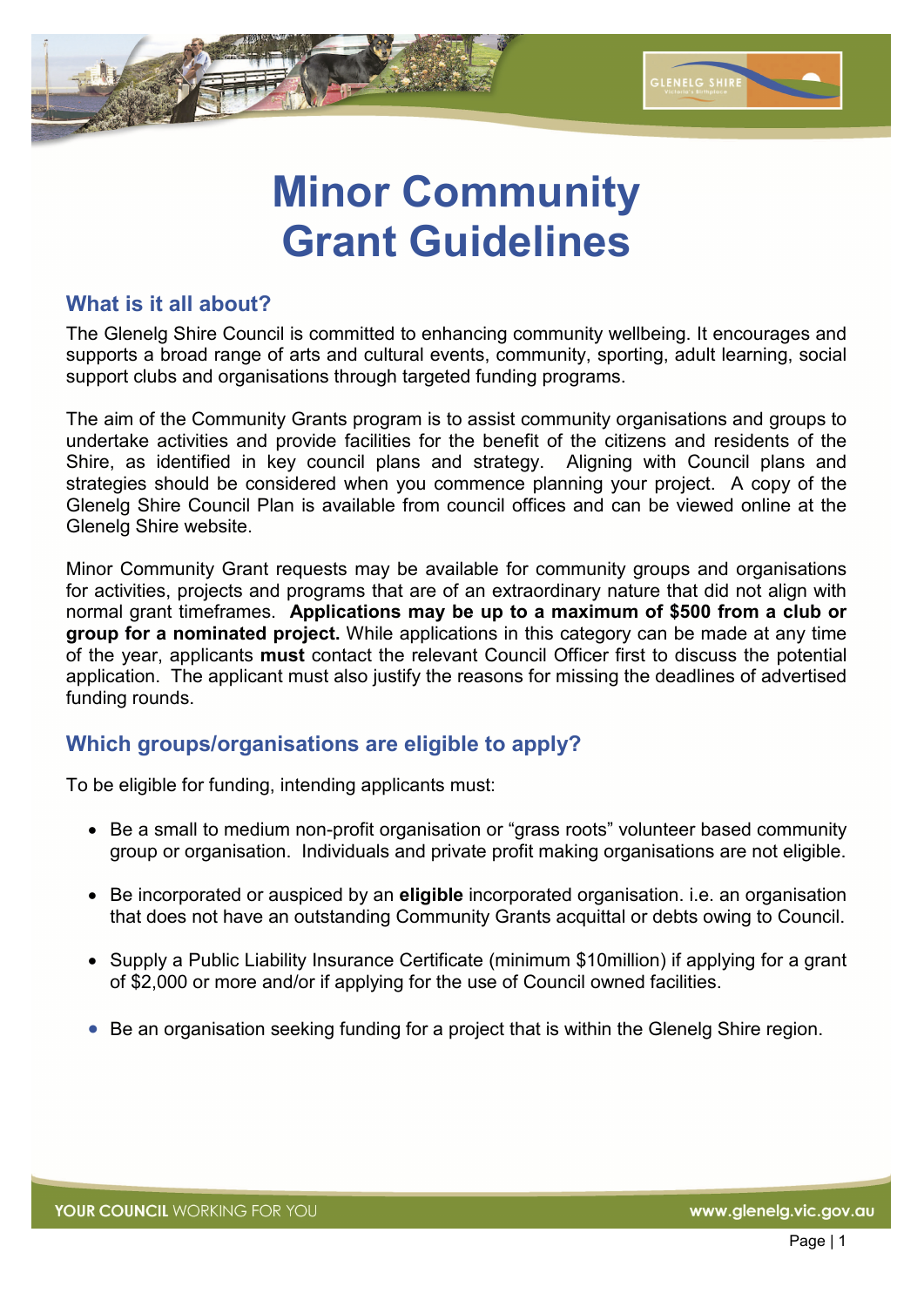

### **Funding Conditions**

#### **Eligibility**

All groups/organisations applying must be incorporated, or auspiced by an incorporated organisation. Groups and organisations interested in becoming incorporated should contact Consumer Affairs Victoria.

Funding will only be provided to eligible organisations who have acquitted and met the conditions of previous grants, and have no outstanding debts to Council. Priority may be given to community groups and organisations that have not received funding in the previous round. An applicant meeting the key selection criteria is not guaranteed funding. A successful applicant is not guaranteed funding to the level requested.

#### **Application Process**

All applicants **are strongly advised** to consult the **relevant** Council staff member, irrespective of the amount they are applying for (see page 9 for staff listing). Applications must be completed in full to be considered, including questions addressing all key selection criteria, project budget, and requested attachments.

#### **Budget**

The Out Of Time Community Grant Program will accept requests up to and not exceeding \$500 per application from any club or group for a specified project.

Where possible, quotes and/or estimates should be supplied to support your application. Council is not responsible for under-estimate of anticipated project costs by applicants.

Projects must be completed within 12 months of accepting the agreement. An option is available to apply for an extension of time for a further 12 months.

Appropriate building and planning permit advice must be obtained prior to the grant application.

#### **Acquittal**

Projects must be completed within two (2) years of signing the funding agreement. Acquittals, including receipts and evidence of promotional material, must be provided to Council within three (3) months of the project's completion and before a new application can be made.

#### **Public Liability Insurance**

All groups applying for the use of a Council owned facility need to be covered by Public Liability Insurance (minimum \$10million). As part of this application you must supply a copy of your Public Liability Insurance Certificate or that of your auspicing organisation. If you do not have Public Liability Insurance, please contact the relevant Council staff member for your category area for information about obtaining insurance.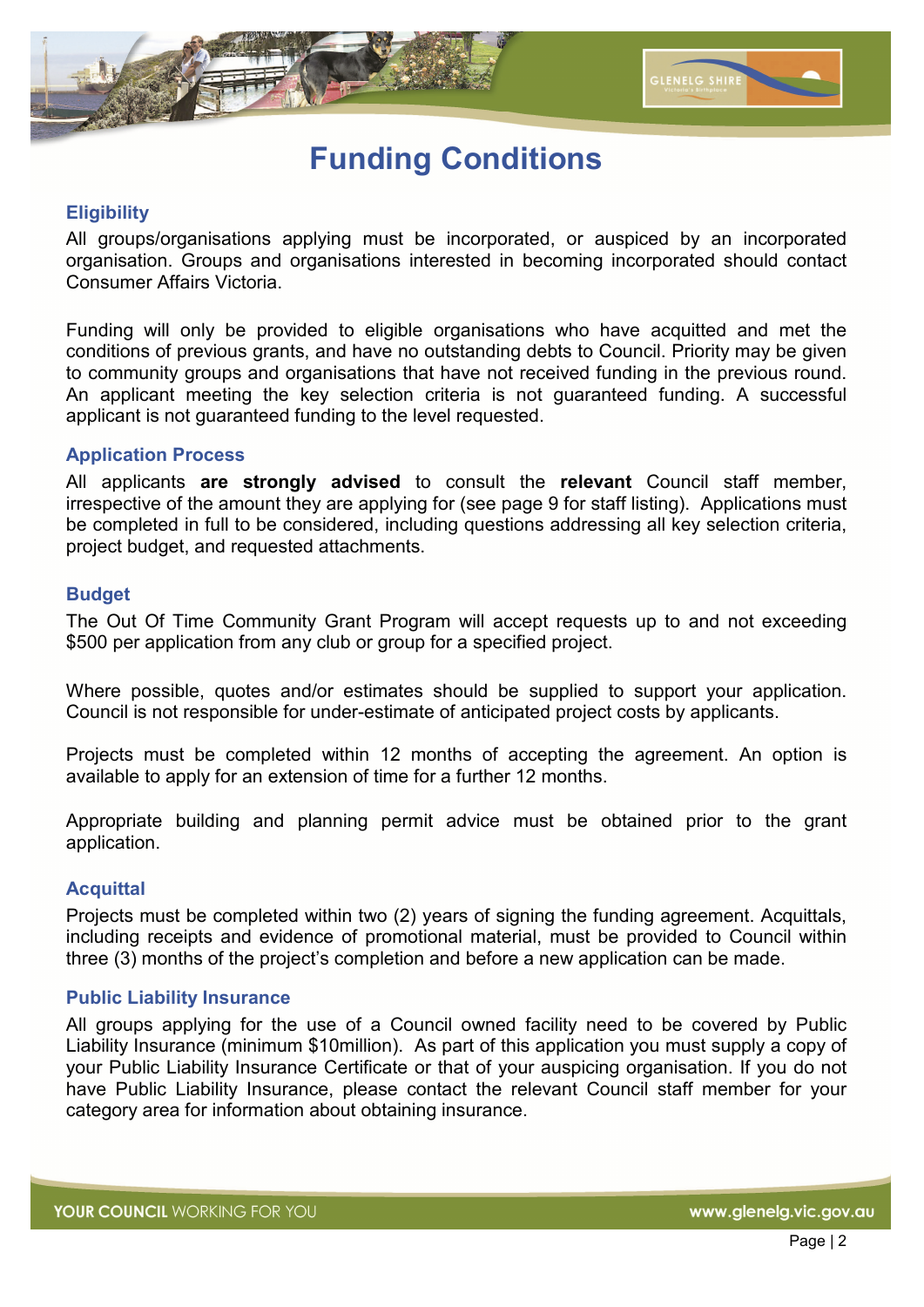

#### **Risk Management**

Applicants undertaking events are to provide a Risk Management Plan for their project, identifying potential risks and estimating their probability, along with the likely consequences. The plan must also detail how any risks will be mitigated and by whom. If required a risk management template is available, for further information please contact the relevant Council staff member for your category area. For capital works projects to be undertaken by volunteers, a suitably qualified supervisor (who can also be a volunteer) must be appointed to ensure that all Occupational Health & Safety requirements are complied with.

#### **Acknowledgement of Support**

As Council is committed to developing an ongoing positive partnership with successful applicants it also needs to ensure that the funds from the Community Grants Program are spent efficiently and objectively and meet Council's objectives. Therefore, successful groups/organisations **must acknowledge the support of Glenelg Shire Council** in any promotional or publicity material. Successful groups/organisations must present Council in a positive manner and all projects and activities must reflect well on Council. İ

### **What can be funded?**

- Fees for employment to implement project or activity.
- Printing, advertising and promotional costs.
- Venue hire costs.
- Materials and other items essential to the project and/or activity.
- Equipment rental.

### **What can't be funded?**

- Programs and activities of large non-profit organisations or that are primary or core service or responsibility of State or Federal Government.
- Schools, hospitals, cemeteries cannot be funded. Incorporated School Parents and Friends Committees are also not eligible.
- Applications from private profit-making organisations.
- Projects that depend on recurrent funding for continuation.
- Projects that are retrospective or in progress.
- Organisations that have outstanding acquittals or debts to Council.
- On-going general running or maintenance expenses (e.g. postage, telephone, electricity, insurance).

### **Non-profit definition**

A non-profit organisation is one which is not operating for the profit or gain of its individual members, whether these gains would have been direct or indirect. This applies both while the organisation is operating and when it winds up. Any profit made by the organisation goes back into the operation of the organisation to carry out its purposes and is not distributed to any of its members. (Source: Australian Tax Office)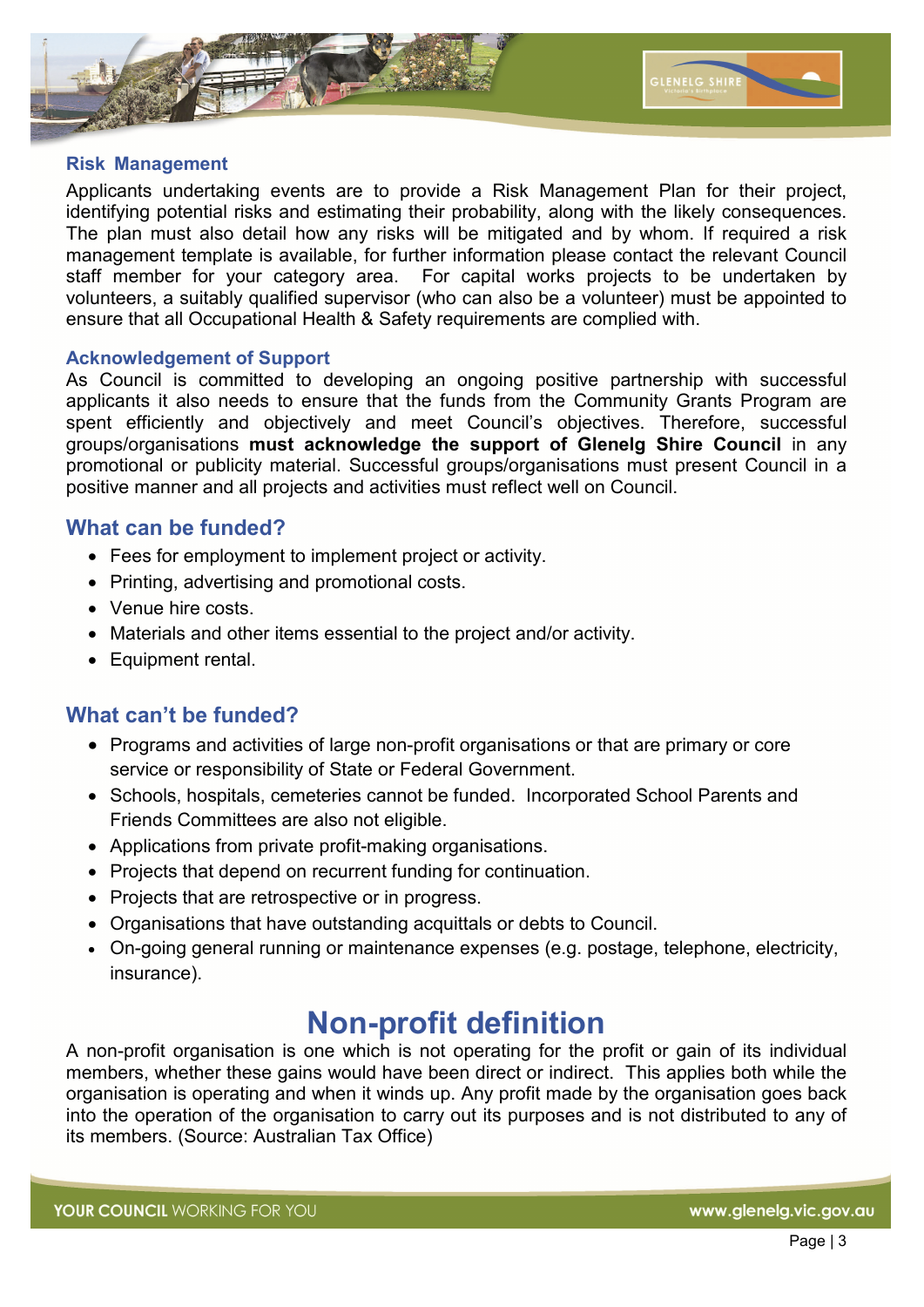

### **Assessment Process**

Minor Community Grants are assessed by the Glenelg Shire Executive Team in accordance with Council's policy criteria.

An applicant meeting the key selection criteria is not guaranteed funding.

### **Grievance Procedure**

Council's decisions are final and will not be reviewed. No further correspondence will be entered into.

### **Weighted Selection Criteria**

### **Please describe your project 20%**

Is your project supported by the Council Plan and/or other key Council strategies? Will your project increase participation and supports more inclusive local networks?

### **What will this project achieve? What will be the outcomes? 20%**

Will your project provide a more rewarding experience to the target community? Will your project improve access to people of all abilities, increases participation?

### **How will this project make your club more sustainable into the future. 20%**

Does your project build on the strengths of the Glenelg Shire community and its assets? Is the capability of the project/s to be achieved in a set time frame, financially viable and sustainable?

#### **What level of impact will the project have on the environment and what measures will be taken to minimise them. 20%**

What evidence do you have that the project will be environmentally conscious.

#### **How will your club/group promote the Glenelg Shire's contribution to your project? 20%**

What publicity and marketing do you have planned for your project? Therefore:

- Successful groups/organisations must acknowledge the support of Glenelg Shire Council in any promotional or publicity material.
- Successful groups/organisations must present Council in a positive manner and all projects and activities must reflect well on Council.
- A completed Acquittal Report is to be provided to Council at the completion of all funded projects and activities and within the specified timeframes.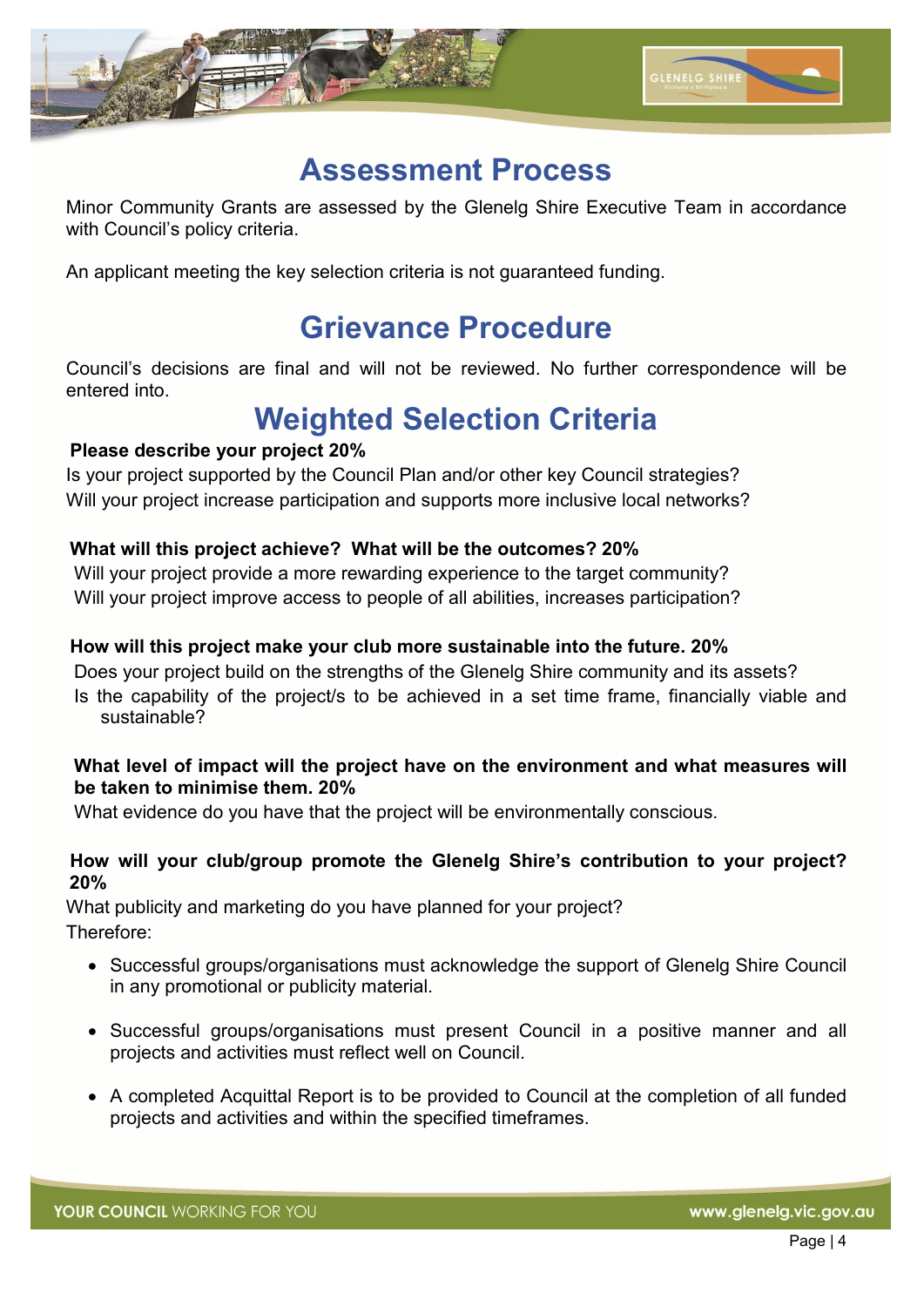

### **Monitoring and Accountability**

As Council is committed to developing an ongoing positive partnership with successful applicants it also needs to ensure that the funds from the Community Grants Program are spent efficiently and objectively and meet Council's Objectives.

### **Distribution**

This document is available online at : www.glenelg.vic.gov.au or https://glenelg.smartygrants.com.au/

**The information in this publication can be provided in an alternative format or another language for those who need it on request. Please contact Glenelg Shire Council's Community Liaison Officer on 5522 2172.** 

# **Eligibility Checklist**

The eligibility checklist below is designed to help groups, clubs or organisations determine their eligibility for the Glenelg Shire Council's Community Grants program.

Please note: Groups, clubs or organisations that receive State or Federal Government funding are NOT eligible for funding.

Please answer 'yes' or 'no' to the following: **Y/N**

Is the major emphasis of the project within Glenelg Shire?

Is your organisation incorporated? if not incorporated have you listed an **eligible** organisation that will auspice on your behalf?

Has the application been discussed with a Council officer?

Is the project start date in the future?

Are you a small to medium non-profit organisation?

Do you, or the incorporated organisation that has agreed to auspice your application, currently have no outstanding acquittals or debts owing to Council?

If requesting over \$1000, can your organisation provide the required matching contribution?

**Public Liability** - only complete this section if you are applying for a grant of \$2000 or more and/or applying for the use of a Council owned facility.

If you are requesting \$2000 or more and/or applying for the use of a Council owned facility have you provided a copy of your current public liability insurance (minimum \$10million) with your application?

YOUR COUNCIL WORKING FOR YOU

www.glenelg.vic.gov.au